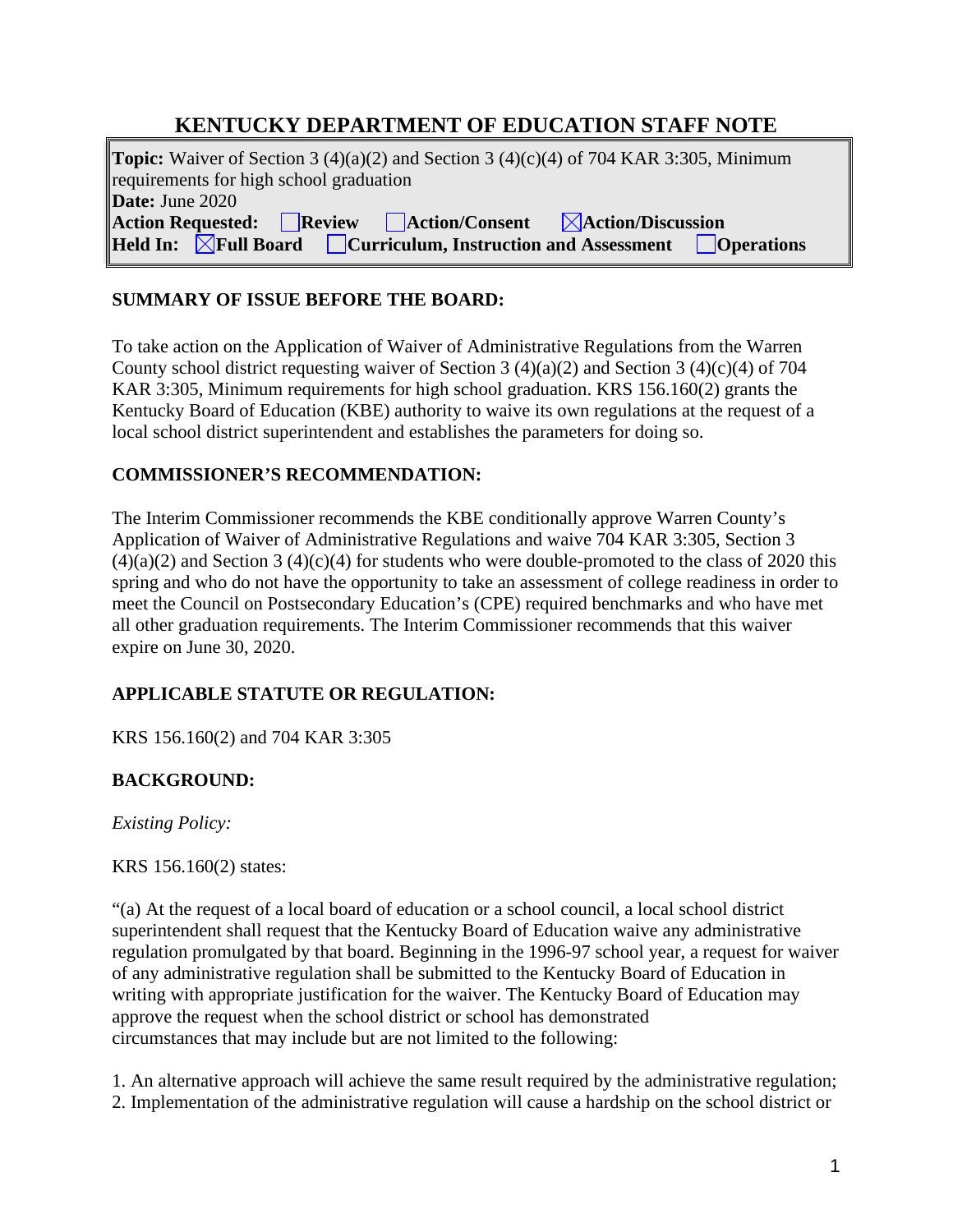school or jeopardize the continuation or development of programs; or 3. There is a finding of good cause for the waiver.

(b) The following shall not be subject to waiver:

1. Administrative regulations relating to health and safety;

- 2. Administrative regulations relating to civil rights;
- 3. Administrative regulations required by federal law; and

4. Administrative regulations promulgated in accordance with KRS 158.6451, 158.6453,

158.6455, and this section, relating to measurement of performance outcomes and determination of successful districts or schools, except upon issues relating to the grade configuration of schools.

(c) Any waiver granted under this subsection shall be subject to revocation upon a determination by the Kentucky Board of Education that the school district or school holding the waiver has subsequently failed to meet the intent of the waiver."

Additionally, Section 3 of 704 KAR 3:305 applies to "students entering grade nine (9) on or before the first day of the 2018-2019 academic year" and requires "a total of at least twenty-two (22) credits for high school graduation." Subsection  $(4)(a)(2)$  of that Section of the regulation states, "If a student does not meet the college readiness benchmarks for English and language arts as established by the Council on Postsecondary Education in 13 KAR 2:020, the student shall take an English and language arts transitional course or intervention, which is monitored to address remediation needs, before exiting high school." Subsection  $(4)(c)(4)$  of that Section of the regulation also states, "If a student does not meet the college readiness benchmarks for mathematics as established by the Council on Postsecondary Education in 13 KAR 2:020, the student shall take a mathematics transitional course or intervention, which is monitored to address remediation needs, before exiting high school."

### *Summary of Issue:*

On March 6, 2020, Governor Andy Beshear declared, pursuant to KRS Chapter 39A, a State of Emergency and directed "the issuance of appropriate state active duty orders for the necessary officers, troops, personnel, equipment, including the resources of the Kentucky National Guard and other logistical support necessary for an immediate response to the novel coronavirus (COVID-19) emergency in the Commonwealth." In response to the declared State of Emergency and in compliance with the recommendation of Governor Beshear, Interim Commissioner Brown, and the state's leading public health experts, all 172 Kentucky school districts, Kentucky School for the Blind, Kentucky School for the Deaf, and 53 area technology centers cancelled inperson classes effective March 16, 2020 and, immediately or soon thereafter, began implementing nontraditional instruction (NTI).

Given school closure to in-person classes and the need to practice social distancing as set forth in Executive Order 2020-243, students could not report to school for in-person classes or to take a college readiness exam, such as the ACT or KYOTE test. As such, for students who double promoted from 10th to 12th grade during the spring of 2020, there is no way to know if they